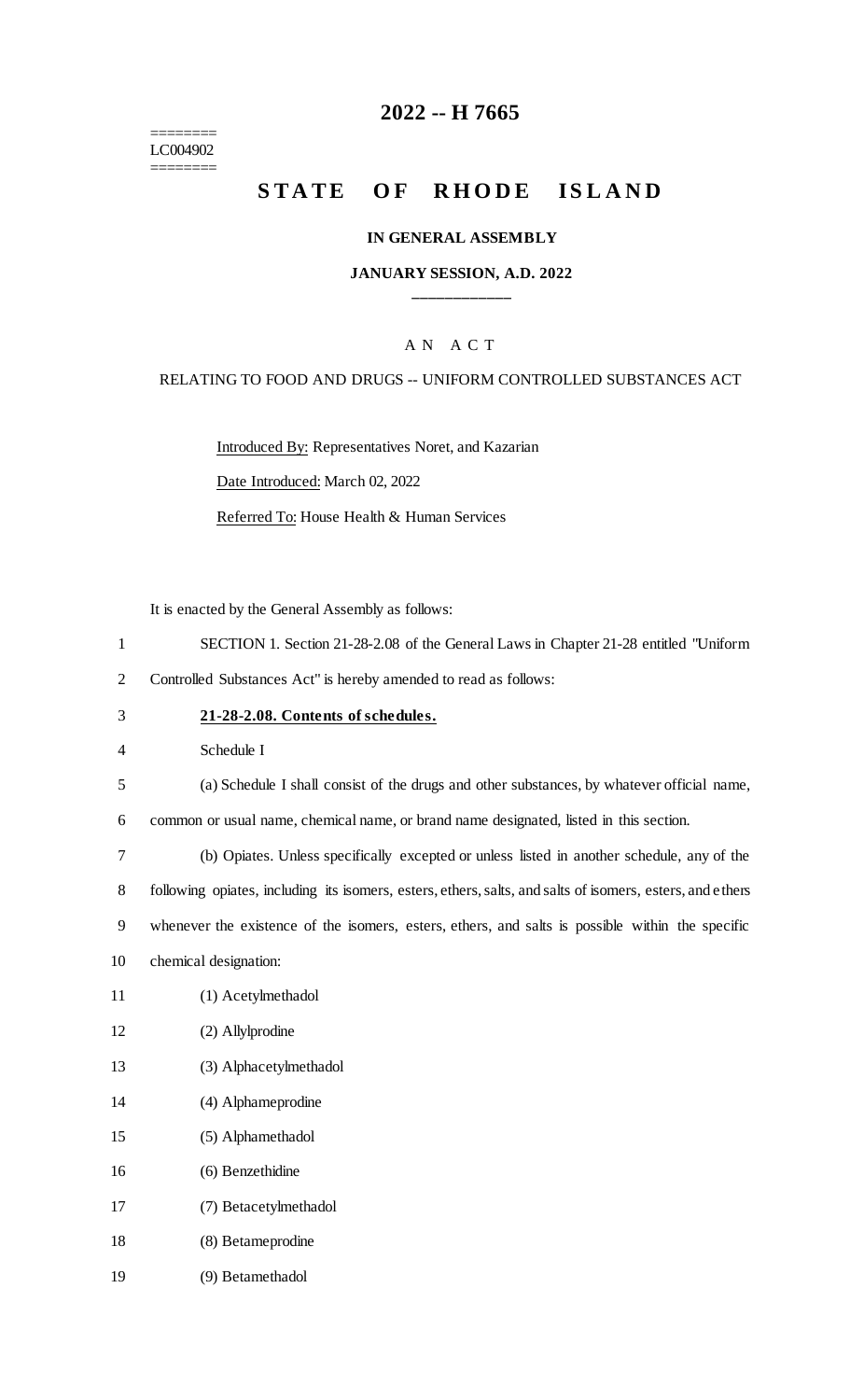| $\mathbf{1}$   | (10) Betaprodine            |
|----------------|-----------------------------|
| $\overline{c}$ | (11) Clonitazene            |
| 3              | (12) Dextromoramide         |
| $\overline{4}$ | (13) Difenoxin              |
| 5              | (14) Diampromide            |
| 6              | (15) Diethylthiambutene     |
| 7              | (16) Dimenoxadol            |
| 8              | (17) Dimepheptanol          |
| 9              | (18) Dimethylthiambutene    |
| 10             | (19) Dioxaphetyl butyrate   |
| 11             | (20) Dipipanone             |
| 12             | (21) Ethylmethylthiambutene |
| 13             | (22) Etonitazene            |
| 14             | (23) Extoxerdine            |
| 15             | (24) Furethidine            |
| 16             | (25) Hydroxypethidine       |
| 17             | (26) Ketobemidone           |
| 18             | (27) Levomoramide           |
| 19             | (28) Levophenacylmorphan    |
| 20             | (29) Morpheridine           |
| 21             | (30) Noracymethadol         |
| 22             | (31) Norlevorphanol         |
| 23             | (32) Normethadone           |
| 24             | (33) Norpipanone            |
| 25             | (34) Phenadoxone            |
| 26             | (35) Phenampromide          |
| 27             | (36) Phenomorphan           |
| 28             | (37) Phenoperidine          |
| 29             | (38) Piritramide            |
| 30             | (39) Proheptazine           |
| 31             | (40) Properidine            |
| 32             | (41) Propiram               |
| 33             | (42) Racemoramide           |
| 34             | (43) Trimeperidone          |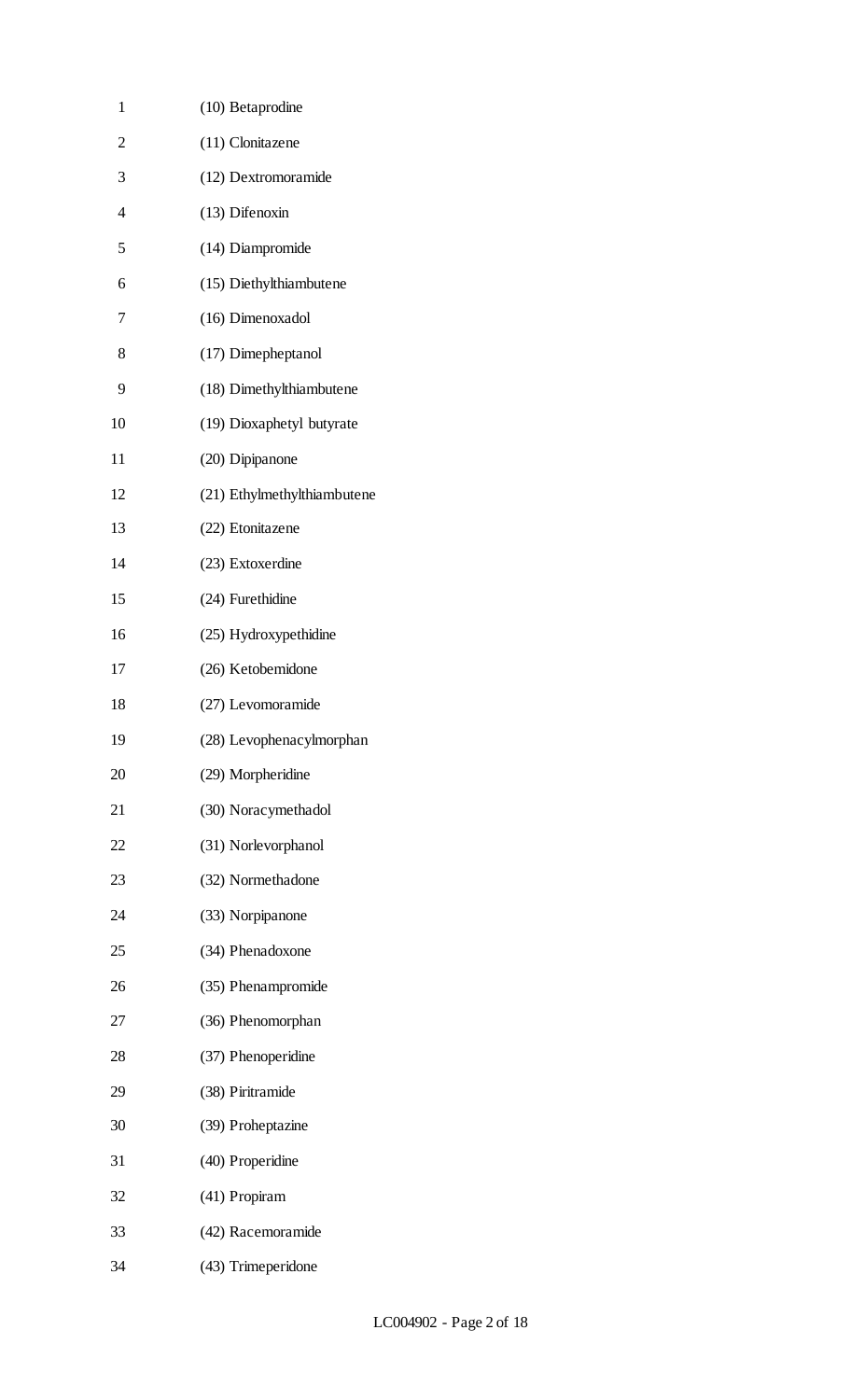| $\mathbf{1}$     | (44) Tilidine                                                                                  |
|------------------|------------------------------------------------------------------------------------------------|
| $\overline{2}$   | (45) Alpha-methylfentanyl                                                                      |
| 3                | (46) Beta-hydroxy-3-methylfentanyl other names:                                                |
| 4                | N-[1-(2hydroxy-2-phenethyl)-3-methyl-4piperidingyl]-Nphenylpropanamide                         |
| 5                | (47)<br>Alpha-methylthiofentanyl<br>$(N-[1-methyl-2-(2-thienyl)ethyl-4-piperidiny]]-N-$        |
| 6                | phenylpropanamide)                                                                             |
| $\boldsymbol{7}$ | (48) N-(1-phenethylpiperidin-4-yl)-N-phenylacetamide, its optical, positional,<br>and          |
| $8\,$            | geometric isomers, salts and salts of isomers (Other names: acetyl fentanyl)                   |
| 9                | (49) N-[1-[2-hydroxy-2-(thiophen-2-yl)ethyl] piperidin-4-yl]-N-phenyl<br>propionamide          |
| 10               | (Other names: beta-hydroxythiofentanyl)                                                        |
| 11               | (50) N-(1-phenethylpiperidin-4-yl)-N-phenylbutyramide (Other names: Butyryl fentanyl)          |
| 12               | (51) N-(1-phenethylpiperidin-4-yl)-N-phenylfuran-2-carboxamide (Other names: Furanyl           |
| 13               | fentanyl)                                                                                      |
| 14               | (52) 3,4-dichloro-N-[(1-dimethylamino) cyclohexylmethyl] benzamide (Other names:               |
| 15               | AH-7921)                                                                                       |
| 16               | (53) 3,4-Dichloro-N-[2-(dimethylamino)cyclohexyl]-N-methylbenzamide (Other names:              |
| 17               | $U-47700$                                                                                      |
| 18               | (54) 3-Methylbutyrfentanyl (Other names: 3-MBF)                                                |
| 19               | (55) 4-Fluorobutyrfentanyl (Other names: 4-FBF, p-FBF)                                         |
| 20               | (56) 4-Phenylfentanyl                                                                          |
| 21               | (57) 4-Methoxybutyrfentanyl (Other names: 4-MeO-BF)                                            |
| 22               | (58) Acrylfentanyl (Other names: acryloyfentanyl)                                              |
| 23               | (59) Lofentanyl                                                                                |
| 24               | (60) N-Methylcarfentanyl                                                                       |
| 25               | $(61)$ Ocfentanyl (INN, A-3217)                                                                |
| 26               | (63) 4-methoxymethylfentanyl (Other names: R-30490)                                            |
| 27               | (64) 1-cyclohexyl-4-(1,2 diphenylethyl)piperazine) (Other names: MT-45, IC-6)                  |
| 28               | (c) Opium Derivatives. Unless specifically excepted or unless listed in another schedule,      |
| 29               | any of the following opium derivatives, its salts, isomers, and salts of isomers whenever the  |
| 30               | existence of the salts, isomers, and salts of isomers is possible within the specific chemical |
| 31               | designation:                                                                                   |
| 32               | (1) Acetorphine                                                                                |
| 33               | (2) Acetyldihydrocodeine                                                                       |
| 34               | (3) Benzylmorphine                                                                             |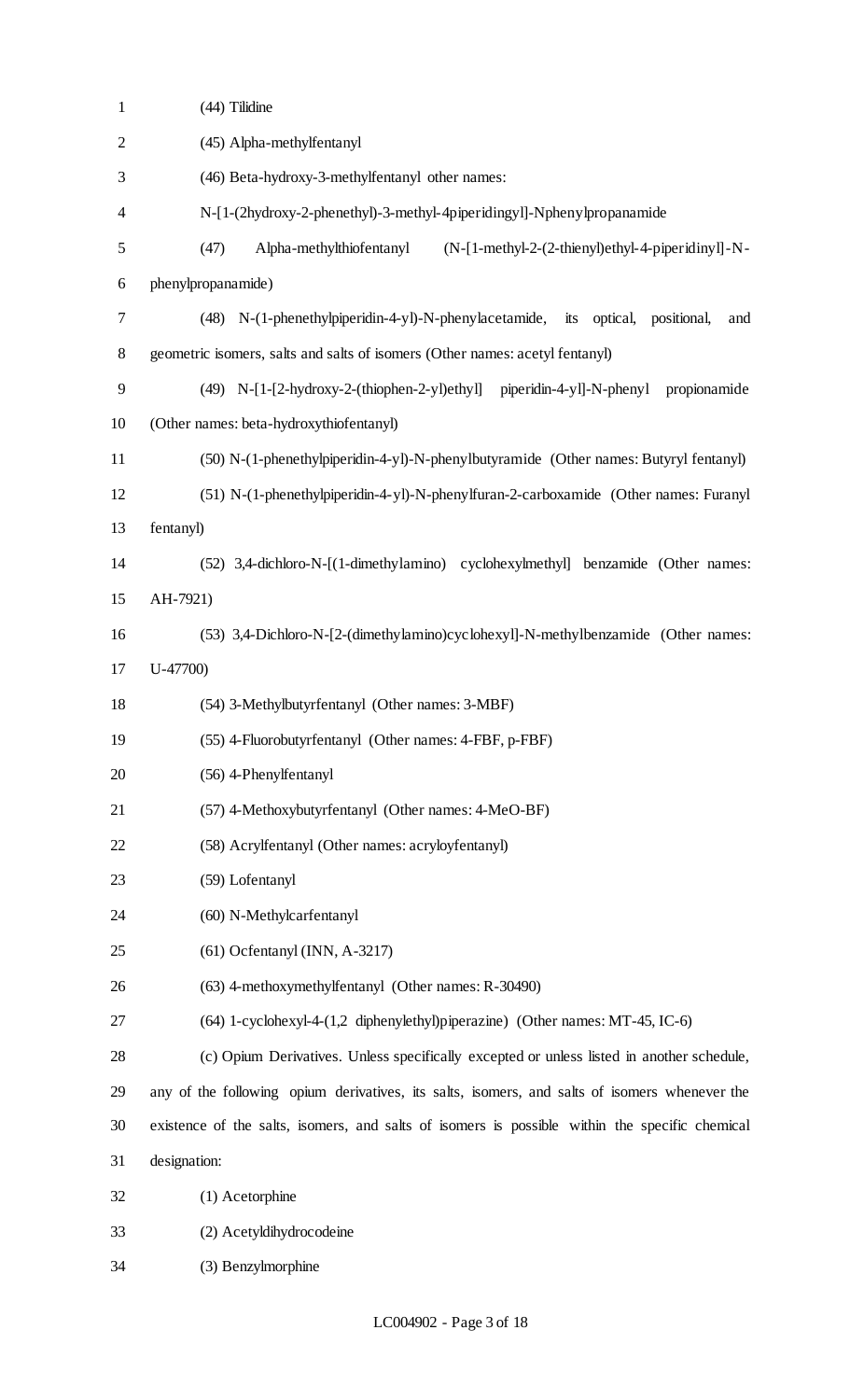| $\mathbf{1}$   | (4) Codeine methylbromide                                                                             |
|----------------|-------------------------------------------------------------------------------------------------------|
| $\overline{2}$ | (5) Codeine-N-Oxide                                                                                   |
| 3              | (6) Cyprenorphine                                                                                     |
| $\overline{4}$ | (7) Desomorphine                                                                                      |
| 5              | (8) Dihydromorphine                                                                                   |
| 6              | (9) Etorphine (Except hydrochloride salt)                                                             |
| 7              | $(10)$ Heroin                                                                                         |
| 8              | (11) Hydromorphinol                                                                                   |
| 9              | (12) Methyldesorphine                                                                                 |
| 10             | (13) Methylihydromorphine                                                                             |
| 11             | (14) Morphine methylbromide                                                                           |
| 12             | (15) Morphine methylsulfonate                                                                         |
| 13             | (16) Morphine-N-Oxide                                                                                 |
| 14             | (17) Myrophine                                                                                        |
| 15             | (18) Nococodeine                                                                                      |
| 16             | (19) Nicomorphine                                                                                     |
| 17             | (20) Normorphine                                                                                      |
| 18             | (21) Pholcodine                                                                                       |
| 19             | (22) Thebacon                                                                                         |
| 20             | (23) Drotebanol                                                                                       |
| 21             | (d) Hallucinogenic Substances. Unless specifically excepted or unless listed in another               |
| 22             | schedule, any material, compound, mixture, or preparation that contains any quantity of the           |
| 23             | following hallucinogenic substances, or that contains any of its salts, isomers, and salts of isomers |
| 24             | whenever the existence of the salts, isomers, and salts of isomers is possible within the specific    |
| 25             | chemical designation (for purposes of this subsection only, the term "isomer" includes the optical,   |
| 26             | position, and geometric isomers):                                                                     |
| 27             | $(1)$ 3, 4-methylenedioxy amphetamine                                                                 |
| 28             | (2) 5-methoxy-3, 4-methylenedioxy amphetamine                                                         |
| 29             | (3) 3, 4, 5-trimethoxy amphetamine                                                                    |
| 30             | (4) Bufotenine                                                                                        |
| 31             | (5) Diethyltryptamine                                                                                 |
| 32             | (6) Dimethyltryptamine                                                                                |
| 33             | (7) 4-methyl 2, 5-dimethoxyamphetamine                                                                |
| 34             | (8) Ibogaine                                                                                          |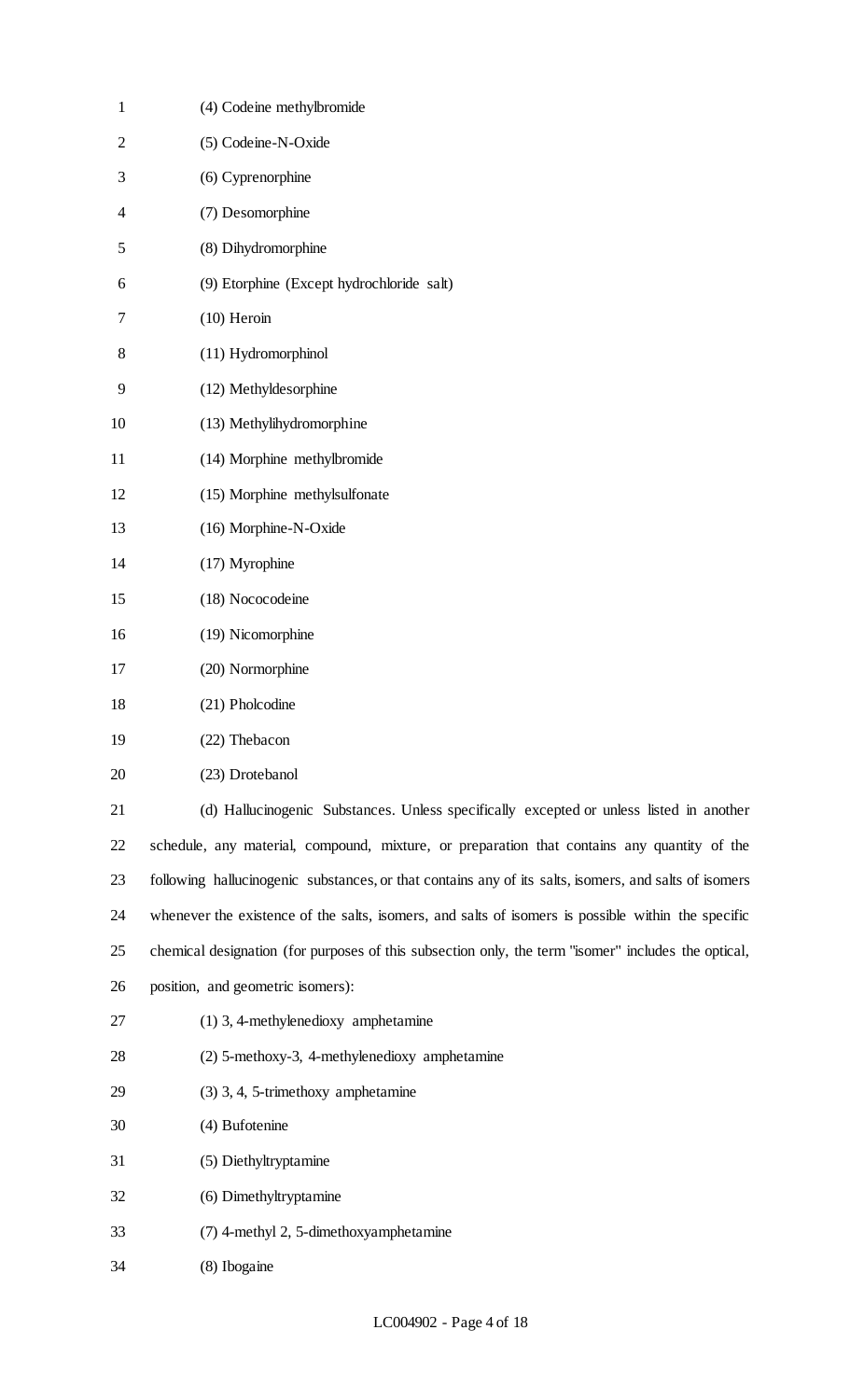| $\mathbf{1}$   | (9) Lysergic acid diethylamide                                                                          |
|----------------|---------------------------------------------------------------------------------------------------------|
| $\overline{2}$ | (10) Marihuana                                                                                          |
| 3              | (11) Mescaline                                                                                          |
| 4              | (12) Peyote. Meaning all parts of the plant presently classified botanically as Lophophora              |
| 5              | Williamsii Lemair whether growing or not; the seeds of the plant; any extract from any part of the      |
| 6              | plant; and any compound, manufacture, salt, derivative, mixture, or preparation of the plant, its       |
| 7              | seeds or extracts.                                                                                      |
| 8              | (13) N-ethyl-3-piperidyl benzilate                                                                      |
| 9              | (14) N-methyl-3-piperidyl benzilate                                                                     |
| 10             | (15) Psilocybin                                                                                         |
| 11             | $(16)$ Psilocyn                                                                                         |
| 12             | (17) Tetrahydrocannabinols. Synthetic equivalents of the substances contained in the plant,             |
| 13             | or in the resinous extractives of Cannabis, sp. and/or synthetic substances, derivatives, and their     |
| 14             | isomers with similar chemical structure and pharmacological activity such as the following: delta       |
| 15             | 1 cis or trans tetrahydrocannabinol, and their optical isomers. Delta 6 cis or trans                    |
| 16             | tetrahydrocannabinol and their optical isomers. Delta 3, 4 cis or trans tetrahydrocannabinol and        |
| 17             | their optical isomer. (Since nomenclature of these substances is not internationally standardized,      |
| 18             | compounds of these structures, regardless of numerical designation of atomic positions covered).        |
| 19             | $(18)$ Thiophene analog of phencyclidine. $1-(1-(2 \text{thienyl}) \text{ cyclo-hexyl})$ pipiridine: 2- |
| 20             | Thienyl analog of phencyclidine: TPCP                                                                   |
| 21             | (19) 2,5 dimethoxyamphetamine                                                                           |
| 22             | 4-bromo-2,5-dimethoxyamphetamine,<br>(20)<br>4-bromo-2,5-dimethoxy-alpha-                               |
| 23             | methylphenethyamine: 4-bromo-2,5-DMA                                                                    |
| 24             | 4-methoxyamphetamine-4-methoxy-alpha-methylphenethylaimine:<br>(21)                                     |
| 25             | paramethoxyamphetamine: PMA                                                                             |
| 26             | Ethylamine<br>analog of phencyclidine. N-ethyl-1-phenylcyclohexylamine,<br>(22)<br>$(1 -$               |
| 27             | phenylcyclohexyl) ethylamine, N-(1-phenylcyclophexyl) ethylamine, cyclohexamine, PCE                    |
| 28             | (23) Pyrrolidine analog of phencyclidine. 1-(1-phencyclohexyl)-pyrrolidine PCPy, PHP                    |
| 29             | (24) Parahexyl; some trade or other names: 3-Hexyl-1-hydroxy-7,8,9,10-tetrahydro-6,6,9-                 |
| 30             | trimethyl-6H-dibenz o (b,d) pyran: Synhexyl.                                                            |
| 31             | (25) Salvia Divinorum (Salvinorin A or Divinorin A), meaning any extract from any part                  |
| 32             | of the plant, and any compound, salt derivative, or mixture of the plant or its extracts. This shall    |
| 33             | not mean the unaltered plant.                                                                           |
| 34             | (26) Datura stamonium (jimsom weed or datura), meaning any extract from any part of the                 |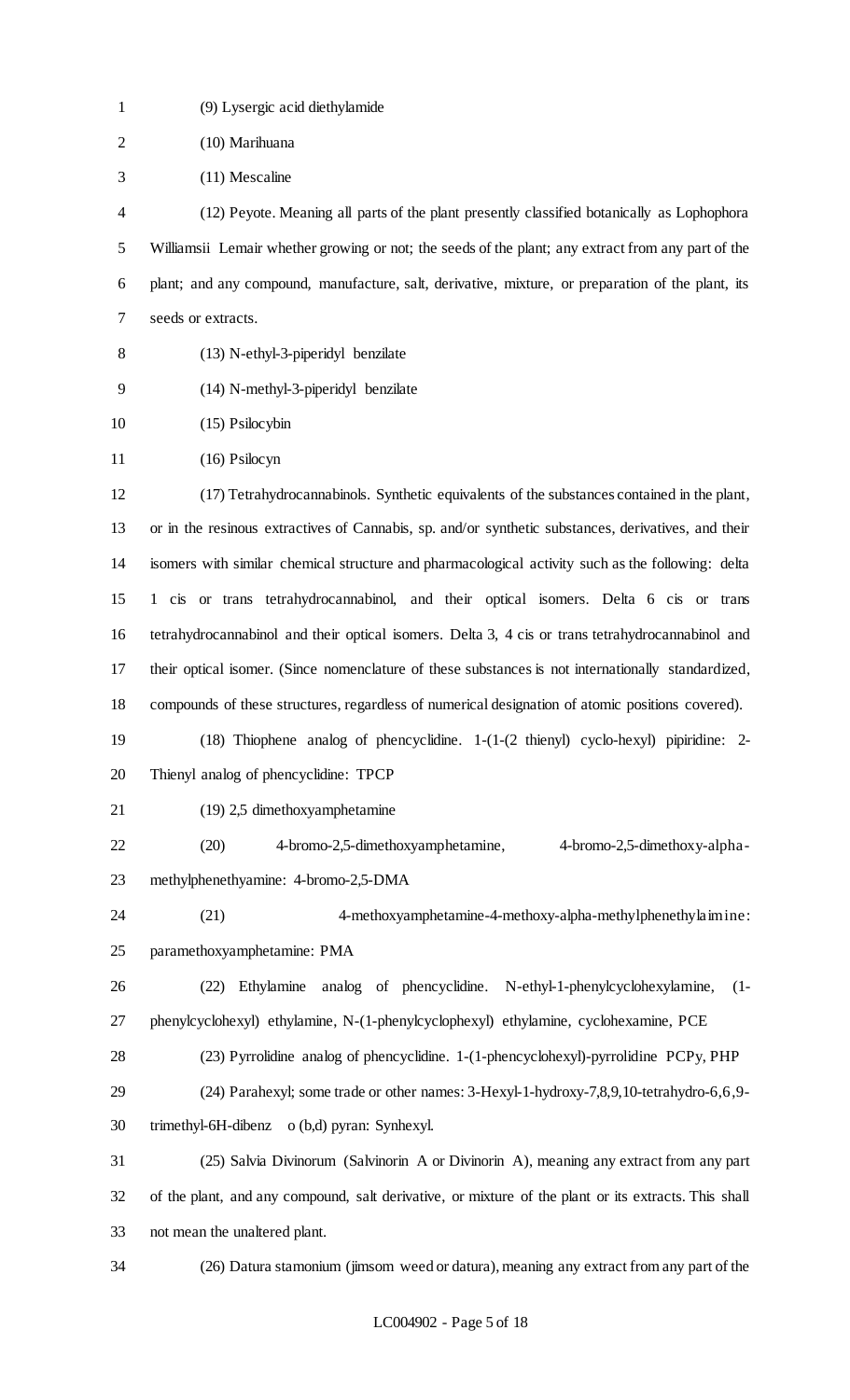plant, and any compound, salt derivative, or mixture of the plant or its extracts. This shall not mean the unaltered plant.

 (e) Depressants. Unless specifically excepted or unless listed in another schedule, any material, compound, mixture, or preparation that contains any quantity of the following substances having a depressant effect on the central nervous system, including its salts, isomers, and salts of isomers whenever the existence of the salts, isomers, and salts of isomers is possible within the specific chemical designation:

- (1) Mecloqualone.
- (2) Methaqualone.
- (3) 3-methyl fentanyl (n-(3methyl-1(2-phenylethyl)-4-piperidyl)-N-phenylpropanamide.
- (4) 3,4-methyl-enedioxymethamphetamine (MDMA), its optical, positional, and geometric
- isomers, salts, and salts of isomers.

 (5) 1-methyl-4-phenyl-4-propionoxypiperidine (MPPP), its optical isomers, salts, and salts of isomers.

- (6) 1-(2-phenylethyl)-4-phenyl-4-acetyloxypiperidine (PEPAP), its optical isomers, salts, and salts of isomers.
- (7) N-(1-(1-methyl-2-phenyl)ethyl-4-piperidyl)-N-phenyl-acetamide (acetyl-alpha-methylfentanyl), its optical isomers, salts, and salts of isomers.
- (8) N-(1-(1-methyl-2(2-thienyl)ethyl-4-piperidyl)-N-phenylpropanami de (alpha-methylthiofentanyl), its optical isomers, salts, and salts of isomers.
- (9) N-(1-benzyl-piperidyl)-N-phenylpropanamide (benzyl-fentanyl), its optical isomers, salts, and salts of isomers.
- (10) N-(1-(2-hydroxy-2-phenyl)ethyl-4-piperidyl)-N-phenyl-propanamid e (beta-hydroxyfentanyl), its optical isomers, salts, and salts of isomers.
- (11) N-(3-methyl-1(2-hydroxy-2-phenyl)ethyl-4-piperidyl)-N-phenylpro panamide (beta-hydroxy-3-methylfentanyl), its optical and geometric isomers, salts, and salts of isomers.
- (12) N-(3-methyl)-1-(2-(2-thienyl)ethyl-4-piperidyl)-N-phenylpro-panamide (3- methylthiofentanyl), its optical and geometric isomers, salts, and salts of isomers.
- (13) N-(1-2-thienyl)methyl-4-piperidyl)-N-phenylpropanamide (thenylfentanyl), its optical isomers, salts, and salts of isomers.
- (14) N-(1-(2(2-thienyl)ethyl-4-piperidyl-N-phenylpropanamide (thiofentanyl), its optical isomers, salts, and salts of isomers.
- (15) N-[1-(2-phenylethyl)-4-piperidyl]-N-(4-fluorophenyl)-propanamid e (para-fluorofentanyl), its optical isomers, salts, and salts of isomers.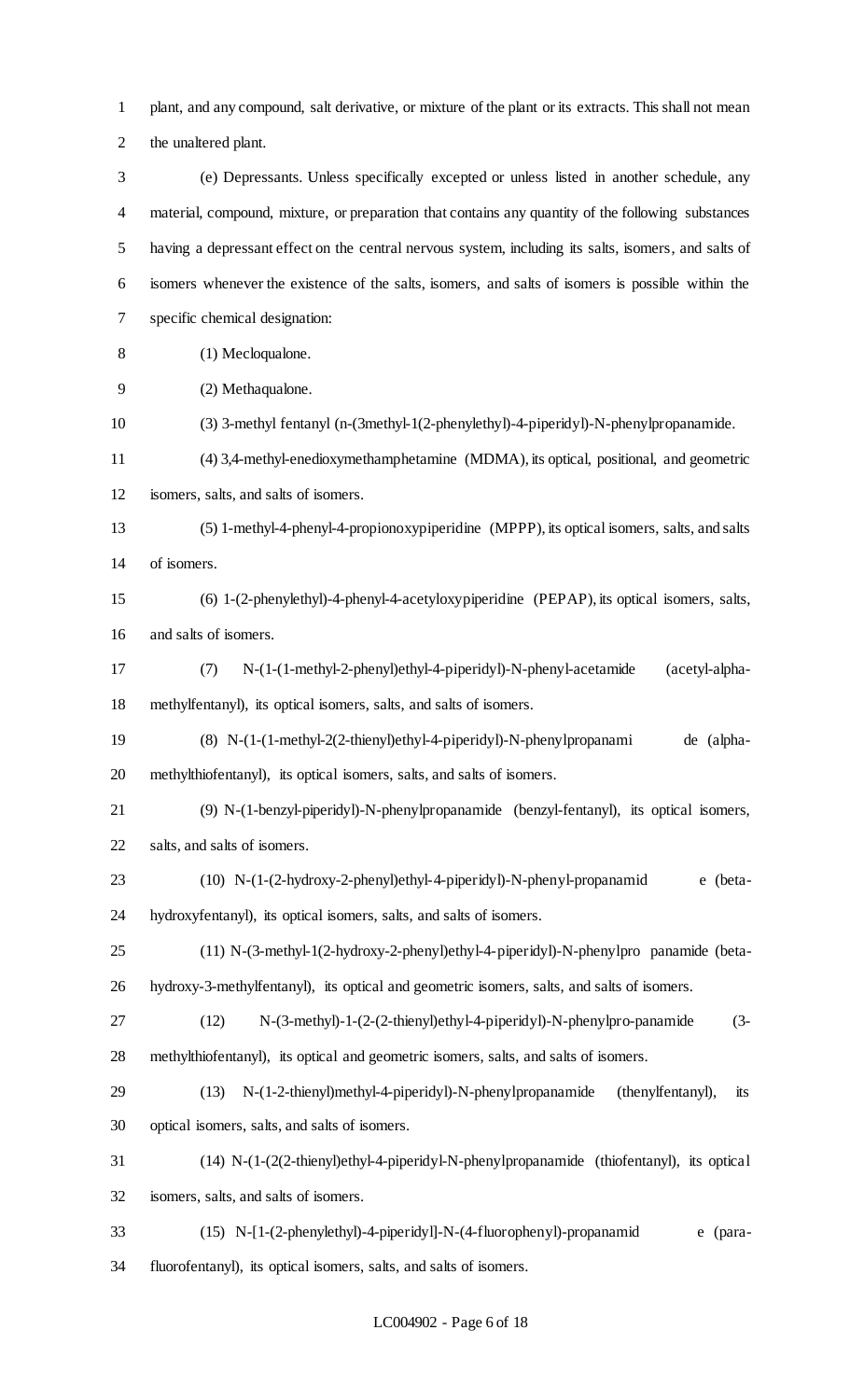(16) Gamma hydroxybutyrate, HOOC-CH2-CH2-CH2OH, its optical, position, or geometric isomers, salts, and salts of isomers. (f) Stimulants. Unless specifically excepted or unless listed in another schedule, any material, compound, mixture, or preparation that contains any quantity of the following substances having a stimulant effect on the central nervous system, including its salts, isomers, and salts of isomers: (1) Fenethylline (2) N-ethylamphetamine (3) 4-methyl-N-methylcathinone (Other name: mephedrone) (4) 3,4-methylenedioxy-N-methlycathinone (Other name: methylone) (5) 3,4-methylenedioxypyrovalerone (Other name: MDPV) (g) Any material, compound, mixture, or preparation that contains any quantity of the following substances: (1) 5-(1,1-Dimethylheptyl)-2-[(1R,3S)-3-hydroxycyclohexyl]-phenol (CP-47,497) (2) 5-(1,1-Dimethyloctyl)-2-[(1R,3S)-3-hydroxycyclohexyl]-phenol (cannabicyclohexanol and CP-47,497 c8 homologue) (3) 1-Butyl-3-(1 naphthoyl)indole, (JWH-073) (4) 1-[2-(4-Morpholinyl)ethyl]-3-(1-naphthoyl)indole (JWH-200) (5) 1-Pentyl-3-(1-napthoyl)indole, (JWH-018 and AM678) (h) Synthetic cannabinoids or piperazines. Unless specifically excepted, any chemical compound which is not approved by the United States Food and Drug Administration or, if approved, which is not dispensed or possessed in accordance with state and federal law, that contains Benzylpiperazine (BZP); Trifluoromethylphenylpiperazine (TFMPP); 1,1- Dimethylheptyl-11-hydroxytetrahydrocannabinol (HU-210); 1-Butyl-3-(1-naphthoyl) indole; 1- Pentyl-3-(1-naphthoyl) indole; dexanabinol (HU-211); or any compound in the following structural classes: (1) Naphthoylindoles: Any compound containing a 3-(1-naphthoyl)indole structure with substitution at the nitrogen atom of the indole ring by an alkyl, haloalkyl, alkenyl, cycloalkylmethyl, cycloalkylethyl, 1-(N-methyl-2-piperidinyl)methyl, or 2-(4-morpholinyl)ethyl group, whether or not further substituted in the indole ring to any extent and whether or not substituted in the naphthyl ring to any extent. Examples of this structural class include, but are not limited, to JWH-015, JWH-018, JWH-019, JWH-073, JWH-081, JWH-122, JWH-200, and AM-

- 2201;
- 

(2) Phenylacetylindoles: Any compound containing a 3-phenylacetylindole structure with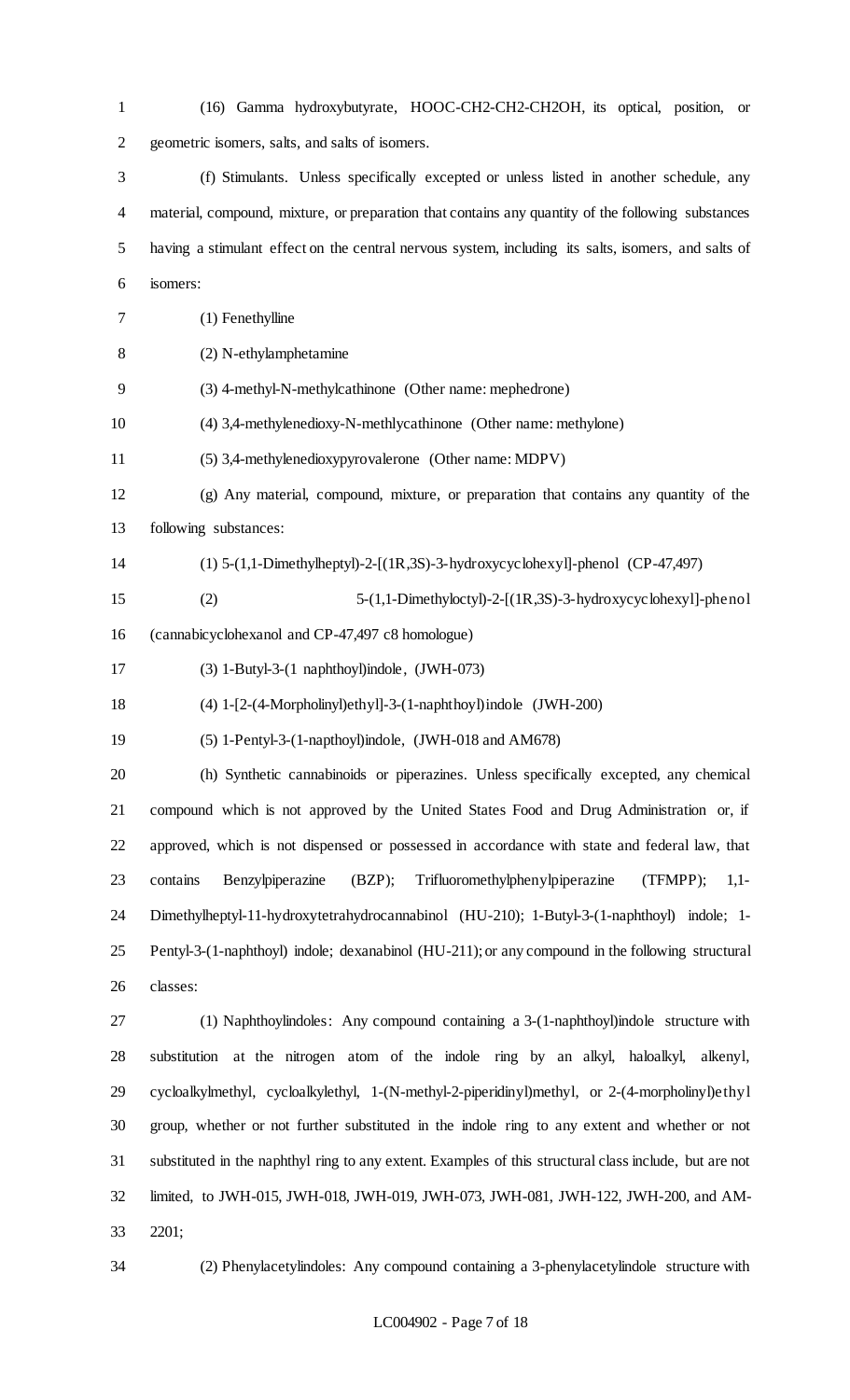substitution at the nitrogen atom of the indole ring by an alkyl, haloalkyl, alkenyl, cycloalkylmethyl, cycloalkylethyl, 1-(N-methyl-2-piperidinyl)methyl, or 2-(4-morpholinyl)ethyl group whether or not further substituted in the indole ring to any extent and whether or not substituted in the phenyl ring to any extent. Examples of this structural class include, but are not limited to, JWH-167, JWH-250, JWH-251, and RCS-8;

 (3) Benzoylindoles: Any compound containing a 3-(benzoyl) indole structure with substitution at the nitrogen atom of the indole ring by an alkyl, haloalkyl, alkenyl, cycloalkylmethyl, cycloalkylethyl, 1-(N-methyl-2-piperidinyl)methyl, or 2-(4-morpholinyl)ethyl group whether or not further substituted in the indole ring to any extent and whether or not substituted in the phenyl ring to any extent. Examples of this structural class include, but are not limited, to AM-630, AM-2233, AM-694, Pravadoline (WIN 48,098), and RCS-4;

 (4) Cyclohexylphenols: Any compound containing a 2-(3-hydroxycyclohexyl)phenol structure with substitution at the 5-position of the phenolic ring by an alkyl, haloalkyl, alkenyl, cycloalkylmethyl, cycloalkylethyl, 1-(N-methyl-2-piperidinyl)methyl, or 2-(4-morpholinyl)ethyl group whether or not substituted in the cyclohexyl ring to any extent. Examples of this structural class include, but are not limited to, CP 47,497 and its C8 homologue (cannabicyclohexanol);

 (5) Naphthylmethylindoles: Any compound containing a 1H-indol-3-yl-(1-naphthyl) methane structure with substitution at the nitrogen atom of the indole ring by an alkyl, haloalkyl, alkenyl, cycloalkylmethyl, cycloalkylethyl, 1-(N-methyl-2-piperidinyl)methyl, or 2-(4- morpholinyl)ethyl group whether or not further substituted in the indole ring to any extent and whether or not substituted in the naphthyl ring to any extent. Examples of this structural class include, but are not limited to, JWH-175, JWH-184, and JWH-185;

 (6) Naphthoylpyrroles: Any compound containing a 3-(1-naphthoyl)pyrrole structure with substitution at the nitrogen atom of the pyrrole ring by an alkyl, haloalkyl, alkenyl, cycloalkylmethyl, cycloalkylethyl, 1-(N-methyl-2-piperidinyl)methyl, or 2-(4-morpholinyl)ethyl group whether or not further substituted in the pyrrole ring to any extent and whether or not substituted in the naphthyl ring to any extent. Examples of this structural class include, but are not limited, to JWH-030, JWH-145, JWH-146, JWH-307, and JWH-368;

 (7) Naphthylmethylindenes: Any compound containing a 1-(1-naphthylmethyl)indene structure with substitution at the 3-position of the indene ring by an alkyl, haloalkyl, alkenyl, cycloalkylmethyl, cycloalkylethyl, 1-(N-methyl-2-piperidinyl)methyl, or 2-(4-morpholinyl)ethyl group whether or not further substituted in the indene ring to any extent and whether or not substituted in the naphthyl ring to any extent. Examples of this structural class include, but are not limited to, JWH-176; or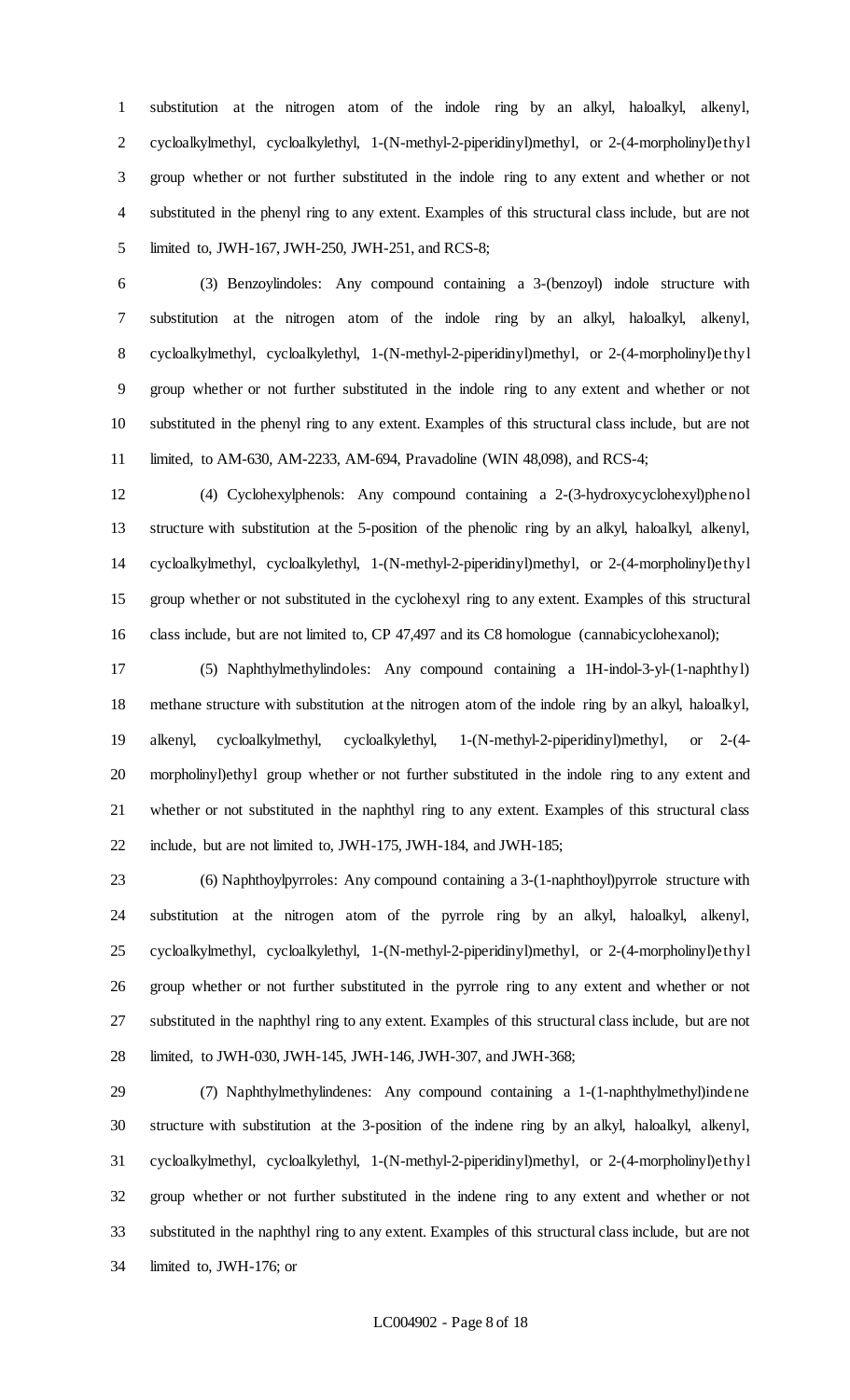(8) Any other synthetic cannabinoid or piperazine which is not approved by the United States Food and Drug Administration or, if approved, which is not dispensed or possessed in accordance with state and federal law.

 (i) Synthetic cathinones. Unless specifically excepted, any chemical compound which is not approved by the United States Food and Drug Administration or, if approved, which is not dispensed or possessed in accordance with state and federal law, not including bupropion, structurally derived from 2-aminopropan-1-one by substitution at the 1-position with either phenyl, naphthyl, or thiophene ring systems, whether or not the compound is further modified in one or more of the following ways:

 (1) By substitution in the ring system to any extent with alkyl, alkylenedioxy, alkoxy, haloalkyl, hydroxyl, or halide substituents, whether or not further substituted in the ring system by one or more other univalent substituents. Examples of this class include, but are not limited to, 3,4- Methylenedioxycathinone (bk-MDA);

 (2) By substitution at the 3-position with an acyclic alkyl substituent. Examples of this class include, but are not limited to, 2-methylamino-1-phenylbutan-1-one (buphedrone);

 (3) By substitution at the 2-amino nitrogen atom with alkyl, dialkyl, benzyl, or methoxybenzyl groups, or by inclusion of the 2-amino nitrogen atom in a cyclic structure. Examples of this class include, but are not limited to, Dimethylcathinone, Ethcathinone, and α-Pyrrolidinopropiophenone (α-PPP); or

 (4) Any other synthetic cathinone which is not approved by the United States Food and Drug Administration or, if approved, is not dispensed or possessed in accordance with state or federal law.

Schedule II

 (a) Schedule II shall consist of the drugs and other substances, by whatever official name, common or usual name, chemical name, or brand name designated, listed in this section.

 (b) Substances, vegetable origin, or chemical synthesis. Unless specifically excepted or unless listed in another schedule, any of the following substances whether produced directly or indirectly by extraction from substances of vegetable origin, or independently by means of chemical synthesis, or by a combination of extraction and chemical synthesis:

 (1) Opium and opiate, and any salt, compound, derivative, or preparation of opium or opiate excluding naloxone and its salts, and excluding naltrexone and its salts, but including the following:

(i) Raw opium

(ii) Opium extracts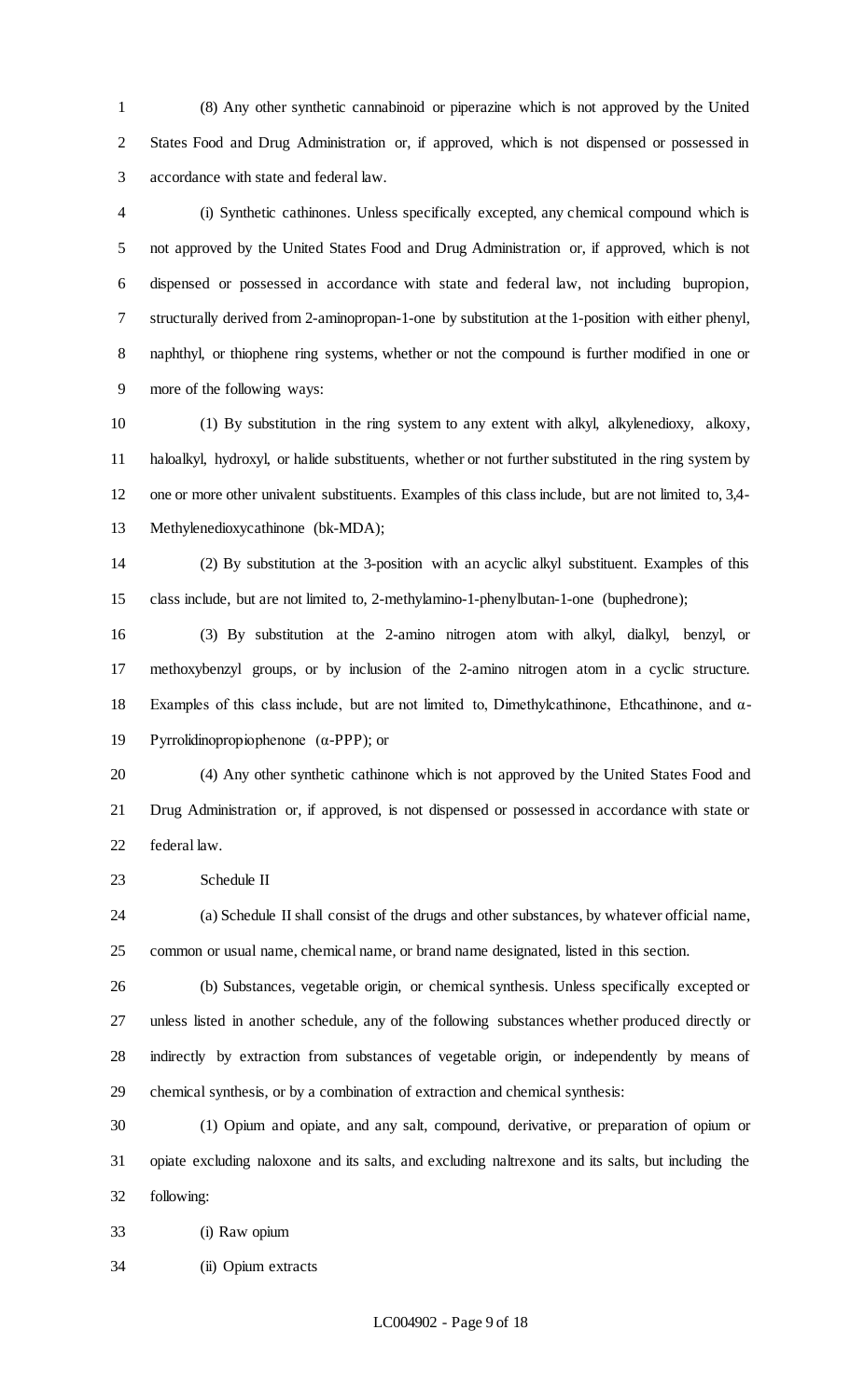| $\mathbf{1}$ | (iii) Opium fluid extracts                                                                                |
|--------------|-----------------------------------------------------------------------------------------------------------|
| 2            | (iv) Powdered opium                                                                                       |
| 3            | (v) Granulated opium                                                                                      |
| 4            | (vi) Tincture of opium                                                                                    |
| 5            | (vii) Etorphine hydrochloride                                                                             |
| 6            | (viii) Codeine                                                                                            |
| 7            | (ix) Ethylmorphine                                                                                        |
| 8            | (x) Hydrocodone                                                                                           |
| 9            | (xi) Hydromorphone                                                                                        |
| 10           | (xii) Metopon                                                                                             |
| 11           | (xiii) Morphine                                                                                           |
| 12           | (xiv) Oxycodone                                                                                           |
| 13           | (xv) Oxymorphone                                                                                          |
| 14           | (xvi) Thebaine                                                                                            |
| 15           | (2) Any salt, compound, derivative, or preparation that is chemically equivalent or identical             |
| 16           | with any of the substances referred to in subdivision (1) of this subsection, except that these           |
| 17           | substances shall not include the isoquinoline alkaloids of opium.                                         |
| 18           | (3) Opium poppy and poppy straw.                                                                          |
| 19           | (4) Coca leaves and any salt, compound, derivative, or preparation of coca leaves, and any                |
| 20           | salt, compound, derivative, or preparation that is chemically equivalent or identical with any of         |
| 21           | these substances, except that the substances shall not include decocainized coca leaves or extraction     |
| 22           | of coca leaves, which extractions do not contain cocaine or ecgonine.                                     |
| 23           | (5) Concentrate of poppy straw (the crude extract of poppy straw in liquid, solid, or powder              |
| 24           | form that contains the phenanthrine alkaloids of the opium poppy).                                        |
| 25           | (c) Opiates. Unless specifically excepted or unless listed in another schedule, any of the                |
| 26           | following opiates, including its isomers, esters, ethers, salts; and salts of isomers, esters, and ethers |
| 27           | whenever the existence of the isomers, esters, ethers, and salts is possible within the specific          |
| 28           | chemical designation:                                                                                     |
| 29           | (1) Alphaprodine                                                                                          |
| 30           | (2) Anileridine                                                                                           |
| 31           | (3) Bezitramide                                                                                           |
| 32           | (4) Dihydrocodeine                                                                                        |
| 33           | (5) Diphenoxylate                                                                                         |
| 34           | (6) Fentanyl                                                                                              |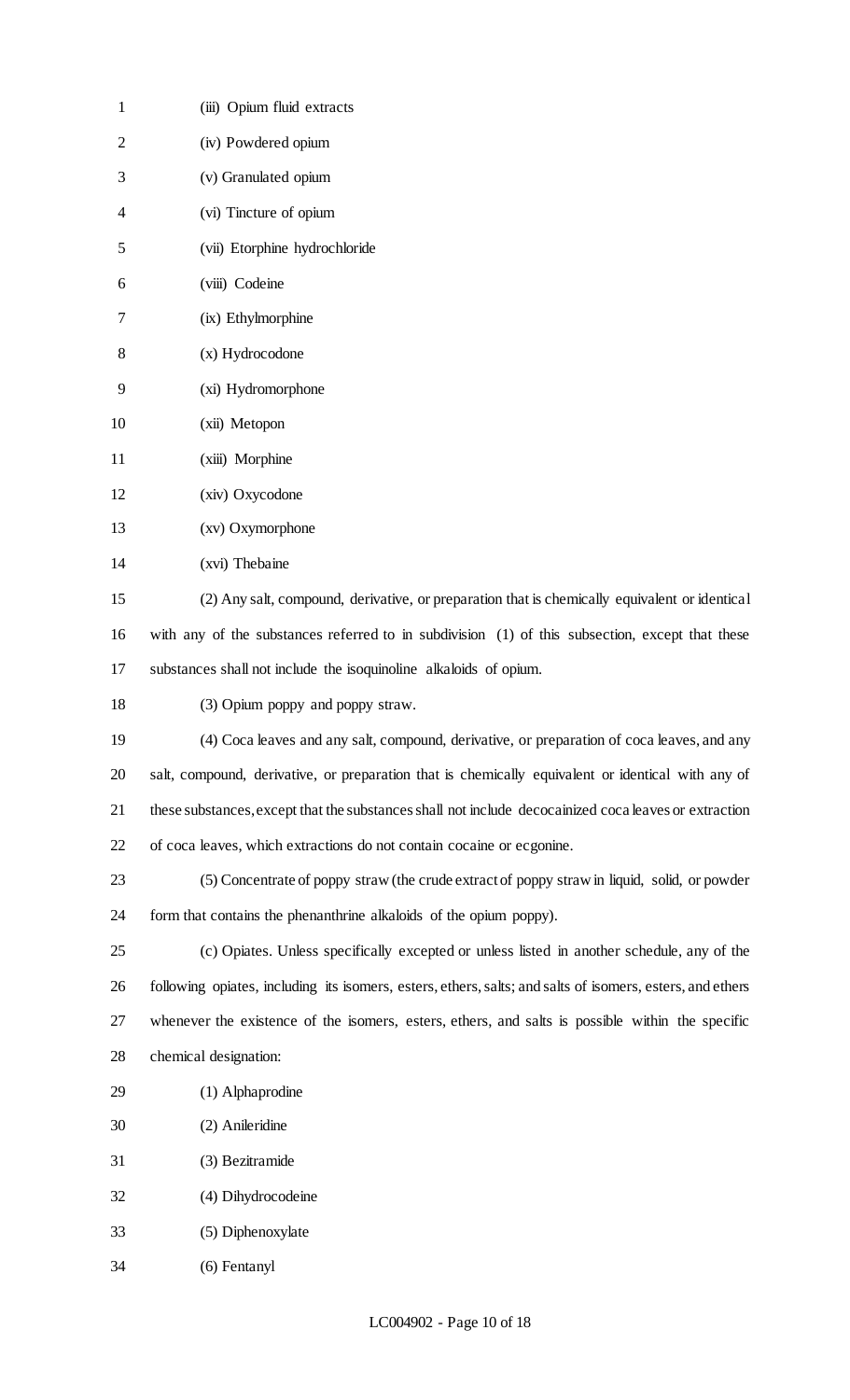| $\mathbf{1}$   | (7) Isomethadone                                                                                     |
|----------------|------------------------------------------------------------------------------------------------------|
| $\overline{2}$ | (8) Levomethorphan                                                                                   |
| 3              | (9) Levorphanol                                                                                      |
| 4              | (10) Metazocine                                                                                      |
| 5              | (11) Methadone                                                                                       |
| 6              | (12) Methadone-Intermediate, 4-cyano-2-dimethylamino-4, 4-diphenyl butane                            |
| 7              | (13) Moramide-Intermediate, 2-methyl-3-morpholino-1, 1-diphenylpropane-carboxylic                    |
| 8              | acid                                                                                                 |
| 9              | (14) Pethidine                                                                                       |
| 10             | (15) Pethidine-Intermediate-A, 4-cyano-1-methyl-4-phenylpiperidine                                   |
| 11             | (16) Pethidine-Intermediate-B, ethyl-4-phenylpiperidine-4-carboxylate                                |
| 12             | (17) Pethidine-Intermediate-C, 1-methyl-4-phenylpiperidine-4-carboxylic acid                         |
| 13             | (18) Phenaxocine                                                                                     |
| 14             | (19) Piminodine                                                                                      |
| 15             | (20) Racemethorphan                                                                                  |
| 16             | (21) Racemorphan                                                                                     |
| 17             | (22) Bulk Dextropropoxyphene (non-dosage forms)                                                      |
| 18             | (23) Suffentanil                                                                                     |
| 19             | (24) Alfentanil                                                                                      |
| 20             | (25) Levoalphacetylmethadol                                                                          |
| 21             | (26) Carfentanil                                                                                     |
| 22             | (27) Remifentanil                                                                                    |
| 23             | (d) Stimulants. Unless specifically excepted or unless listed in another schedule, any               |
| 24             | material, compound, mixture, or preparation that contains any quantity of the following substances   |
| 25             | having a stimulant effect on the central nervous system:                                             |
| 26             | (1) Amphetamine, its salts, optical isomers, and salts of its optical isomers.                       |
| 27             | (2) Methamphetamine, its salts, and salts of its isomers.                                            |
| 28             | (3) Phenmetrazine and its salts.                                                                     |
| 29             | (4) Methylphenidate.                                                                                 |
| 30             | (e) Depressants. Unless specifically excepted or unless listed in another schedule, any              |
| 31             | material, compound, mixture, or preparation that contains any quantity of the following substances   |
| 32             | having a depressant effect on the central nervous system, including its salts, isomers, and salts of |
| 33             | isomers whenever the existence of the salts, isomers, and salts of isomers is possible within the    |
| 34             | specific chemical designation:                                                                       |
|                |                                                                                                      |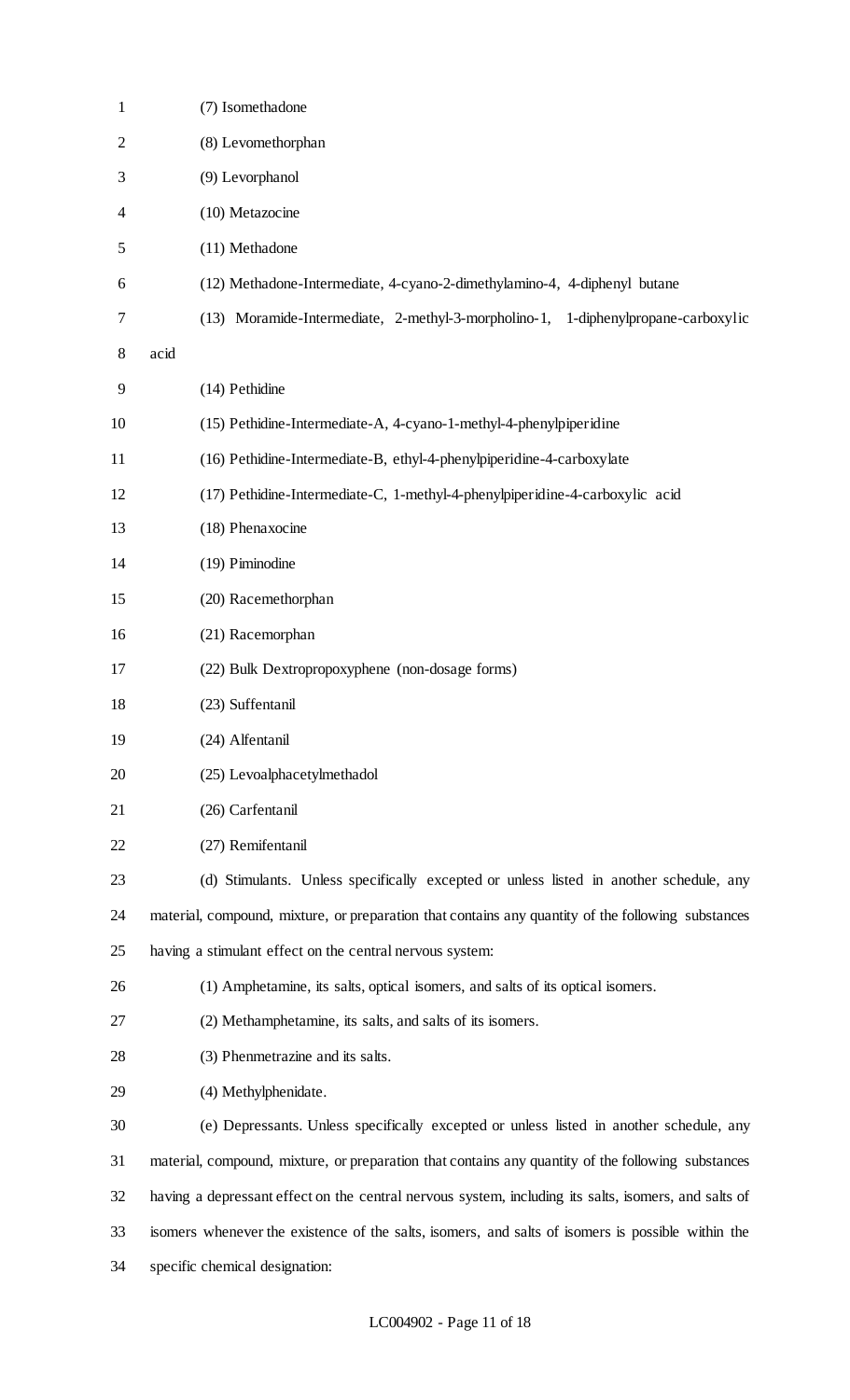| $\mathbf{1}$   | (1) Amobarbital                                                                                    |
|----------------|----------------------------------------------------------------------------------------------------|
| $\overline{2}$ | (2) Glutethimide                                                                                   |
| 3              | (3) Methyprylon                                                                                    |
| 4              | (4) Pentobarbital                                                                                  |
| 5              | (5) Phencyclidine                                                                                  |
| 6              | (6) Secobarbital                                                                                   |
| 7              | (7) Phencyclidine immediate precursors:                                                            |
| 8              | (i) 1-phencyclohexylamine                                                                          |
| 9              | (ii) 1-piperidinocyclohexane-carbonitrile (PCC)                                                    |
| 10             | (8) Immediate precursor to amphetamine and methamphetamine: Phenylacetone. Some                    |
| 11             | other names: phenyl-2-propanone; P2P; benzyl methyl ketone; methyl benzone ketone.                 |
| 12             | Schedule III                                                                                       |
| 13             | (a) Unless specifically excepted or unless listed in another schedule, any material,               |
| 14             | compound, mixture, or preparation that contains any quantity of the following substances having a  |
| 15             | depressant effect on the central nervous system:                                                   |
| 16             | (1) Any substance that contains any quantity of a derivative of barbituric acid or any salt        |
| 17             | of a derivative of barbituric acid.                                                                |
| 18             | (2) Chlorhexadol                                                                                   |
| 19             | (3) Lysergic acid                                                                                  |
| 20             | (4) Lysergic acid amide                                                                            |
| 21             | (5) Sulfondiethylmethane                                                                           |
| 22             | (6) Sulfonethylmethane                                                                             |
| 23             | (7) Sylfonmethane                                                                                  |
| 24             | (8) Any compound, mixture, or preparation containing amobarbital, secobarbital,                    |
| 25             | pentobarbital, or any salt of them and one or more other active medicinal ingredients that are not |
| 26             | listed in any schedule.                                                                            |
| 27             | (9) Any suppository dosage form containing amobarbital, secobarbital, pentobarbital, or            |
| 28             | any salt of any of these drugs and approved by the Food and Drug Administration for marketing      |
| 29             | only as a suppository.                                                                             |
| 30             | (10) Ketamine, its salts, isomers, and salts of isomers. (Some other names for ketamine:           |
| 31             | (+)-2-(2-chlorophenyl)-2-(methylamino)-cyclohexanone).                                             |
| 32             | (b) Unless specifically excepted or unless listed in another schedule, any material,               |
| 33             | compound, mixture, or preparation containing limited quantities of any of the following narcotic   |
| 34             | drugs, or any salts of them:                                                                       |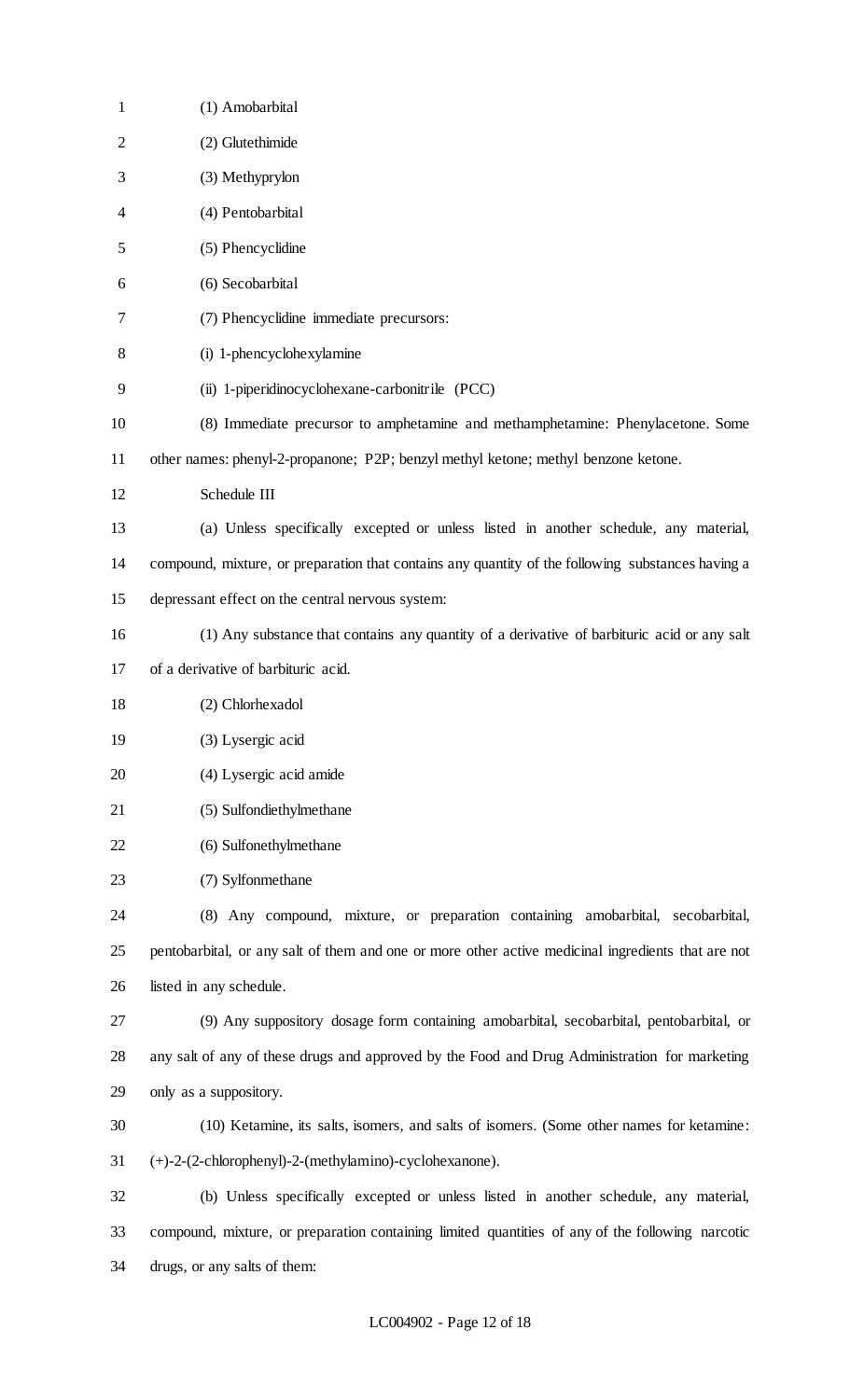(1) Not more than one and eight tenths grams (1.8 gms.) of codeine per one hundred 2 milliliters (100 mls.) or not more than ninety milligrams (90 mgs.) per dosage unit, with an equal or greater quantity of an isoquinoline alkaloid of opium.

 (2) Not more than one and eight tenths grams (1.8 gms.) of codeine per one hundred milliliters (100 mls.) or not more than ninety milligrams (90 mgs.) per dosage unit, with one or more active, nonnarcotic ingredients in recognized therapeutic amounts.

 (3) Not more than three hundred milligrams (300 mgs.) of dihydrocodeinone per one 8 hundred milliliters (100 mls.) or not more than fifteen milligrams (15 mgs.) per dosage unit, with a fourfold or greater quantity of an isoquinoline alkaloid of opium.

 (4) Not more than three hundred milligrams (300 mgs.) of dihydrocodeinone per one hundred milliliters (100 mls.) or not more than fifteen milligrams (15 mgs.) per dosage unit, with one or more active nonnarcotic ingredients in recognized therapeutic amounts.

 (5) Not more than one and eight tenths grams (1.8 gms.) of dihydrocodeine per one hundred milliliters (100 mls.) or not more than ninety milligrams (90 mgs.) per dosage unit, with one or more active nonnarcotic ingredients in recognized therapeutic amounts.

 (6) Not more than three hundred milligrams (300 mgs.) of ethylmorphine per one hundred milliliters (100 mls.) or not more than fifteen milligrams (15 mgs.) per dosage unit, with one or more active nonnarcotic ingredients in recognized therapeutic amounts.

 (7) Not more than five hundred milligrams (500 mgs.) of opium per one hundred milliliters (100 mls.) or per one hundred grams (100 gms.) or not more than twenty-five milligrams (25 mgs.) per dosage unit, with one or more active nonnarcotic ingredients in recognized therapeutic amounts. (8) Not more than fifty milligrams (50 mgs.) of morphine per one hundred milliliters (100 mls.) per one hundred grams (100 gms.) with one or more active, nonnarcotic ingredients in recognized therapeutic amounts.

 (c) Stimulants. Unless specifically excepted or listed in another schedule, any material, compound, mixture, or preparation that contains any quantity of the following substances having a stimulant effect on the central nervous system, including its salts, isomers, and salts of the isomers whenever the existence of the salts of isomers is possible within the specific chemical designation:

- (1) Benzphetamine
- (2) Chlorphentermine
- (3) Clortermine
- (4) Mazindol
- (5) Phendimetrazine

(d) Steroids and hormones. Anabolic steroids (AS) or human growth hormone (HGH),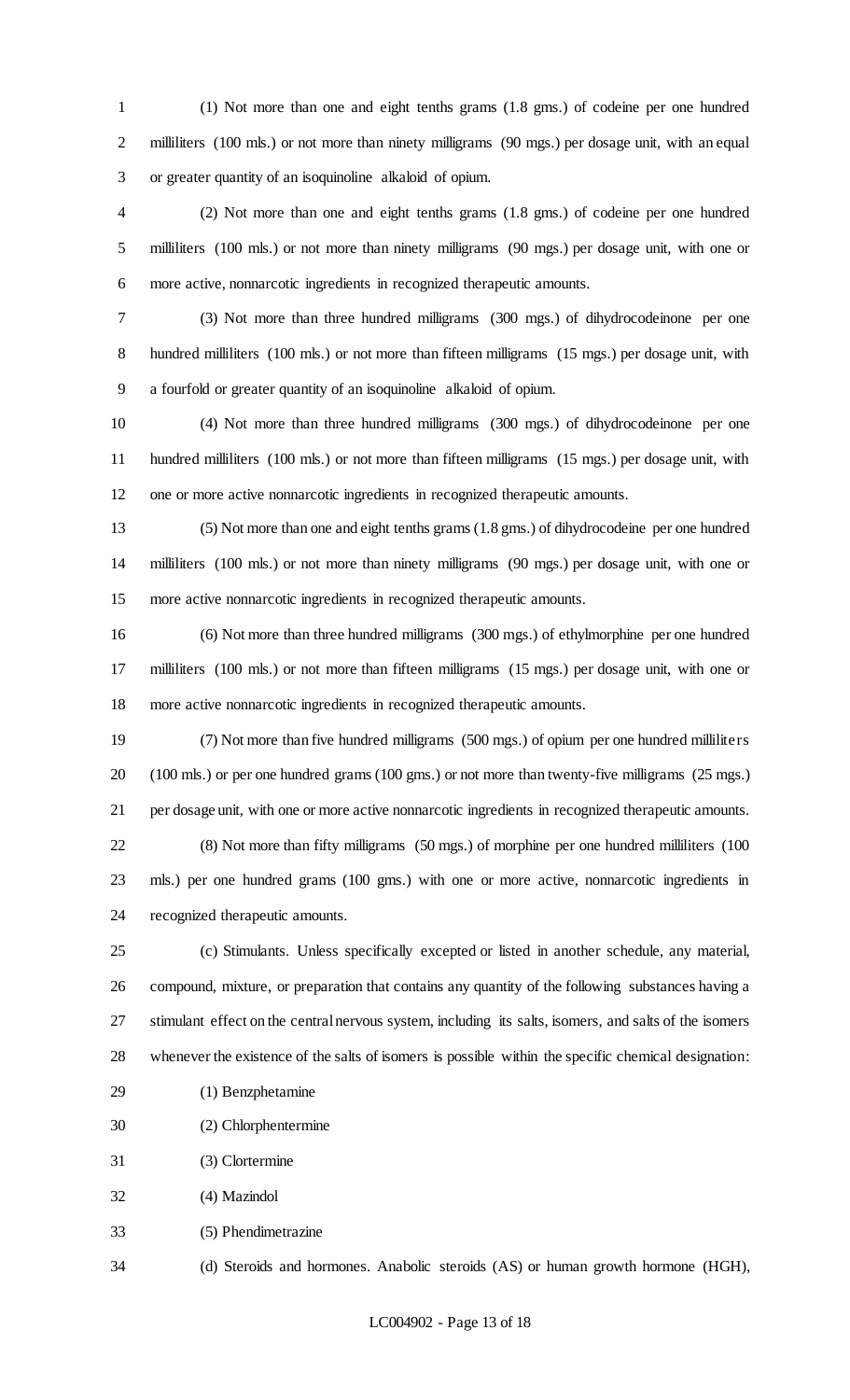| $\mathbf{1}$   | excluding those compounds, mixtures, or preparations containing an anabolic steroid that because        |
|----------------|---------------------------------------------------------------------------------------------------------|
| $\overline{2}$ | of its concentration, preparation, mixture, or delivery system, has no significant potential for abuse, |
| 3              | as published in 21 C.F.R. § 1308.34, including, but not limited to, the following:                      |
| 4              | (1) Chlorionic Chorionic gonadotropin, except when used for injection or implantation in                |
| 5              | cattle or any other nonhuman species and when that use is approved by the Food and Drug                 |
| 6              | Administration.                                                                                         |
| 7              | (2) Clostebol                                                                                           |
| 8              | (3) Dehydrochlormethyltestosterone                                                                      |
| 9              | (4) Ethylestrenol                                                                                       |
| 10             | (5) Fluoxymesterone                                                                                     |
| 11             | (6) Mesterolone                                                                                         |
| 12             | (7) Metenolone                                                                                          |
| 13             | (8) Methandienone                                                                                       |
| 14             | (9) Methandrostenolone                                                                                  |
| 15             | (10) Methyltestosterone                                                                                 |
| 16             | (11) Nandrolone decanoate                                                                               |
| 17             | (12) Nandrolone phenpropionate                                                                          |
| 18             | (13) Norethandrolone                                                                                    |
| 19             | (14) Oxandrolone                                                                                        |
| 20             | (15) Oxymesterone                                                                                       |
| 21             | (16) Oxymetholone                                                                                       |
| 22             | (17) Stanozolol                                                                                         |
| 23             | (18) Testosterone propionate                                                                            |
| 24             | (19) Testosterone-like related compounds                                                                |
| 25             | (20) Human Growth Hormone (HGH)                                                                         |
| 26             | (e) Hallucinogenic substances.                                                                          |
| 27             | (1) Dronabinol (synthetic) in sesame oil and encapsulated in a soft gelatin capsule in U.S.             |
| 28             | Food and Drug Administration-approved drug product. (Some other names for dronabinol: (6aR-             |
| 29             | trans)-6a, 7, 8, 10a-tetrahydro-6, 6, 9-trimethyl-3-pentyl-6H-dibenzo[b,d] pyra n-1-ol,or(-)-delta-     |
| 30             | 9(trans)-tetrahydrocannabinol.)                                                                         |
| 31             | Schedule IV                                                                                             |
| 32             | (1) Barbital.                                                                                           |
| 33             | (2) Chloral betaine                                                                                     |
| 34             | (3) Chloral hydrate                                                                                     |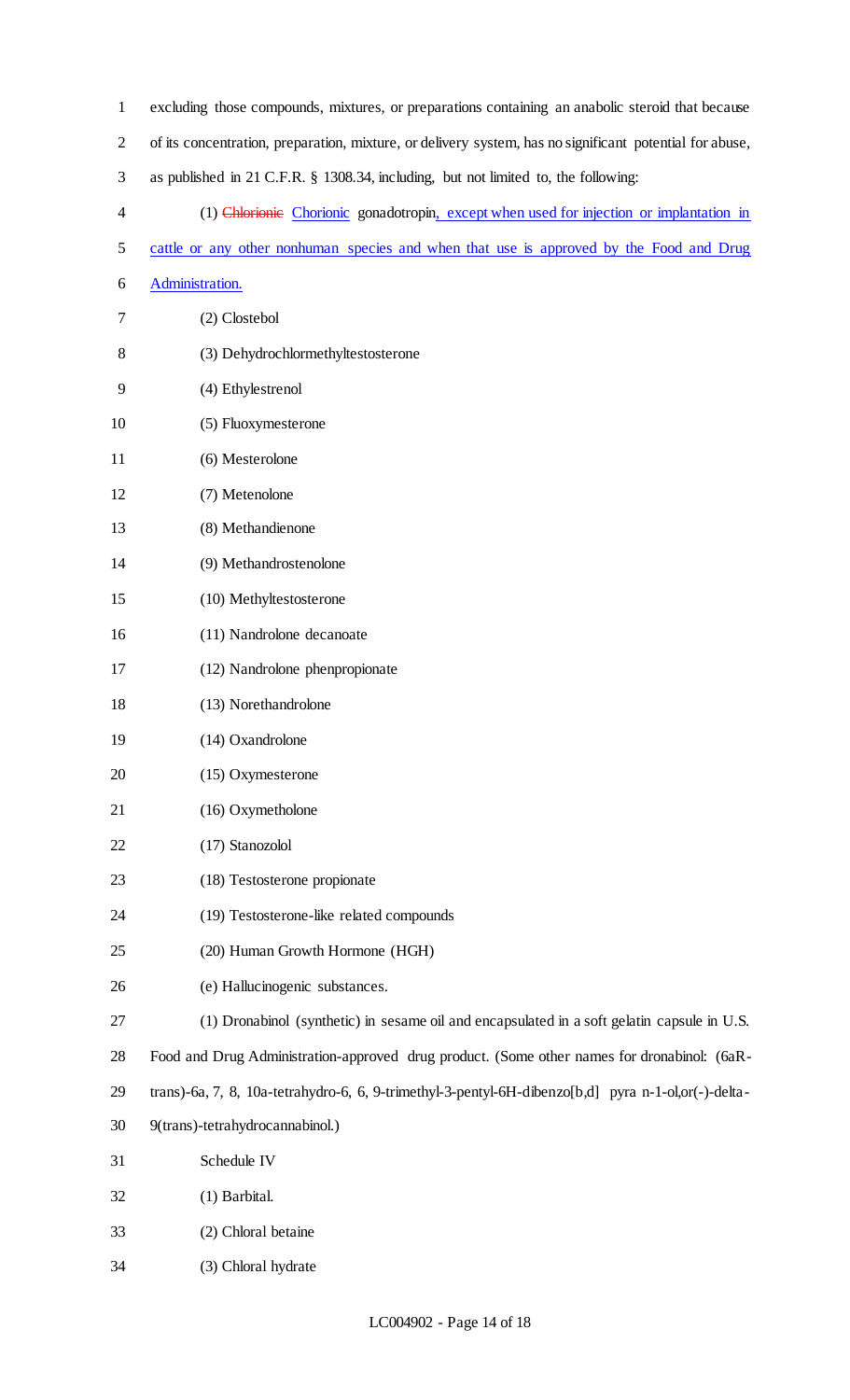| $\mathbf{1}$ | (4) Ethchrovynol                                                                          |
|--------------|-------------------------------------------------------------------------------------------|
| $\mathbf{2}$ | (5) Ethinamate                                                                            |
| 3            | (6) Methohexital                                                                          |
| 4            | (7) Meprobamate                                                                           |
| 5            | (8) Methylphenobarbital                                                                   |
| 6            | (9) Paraldehyde                                                                           |
| 7            | (10) Petrichloral                                                                         |
| $8\,$        | (11) Phenobarbital                                                                        |
| 9            | (12) Fenfluramine                                                                         |
| 10           | (13) Diethylpropion                                                                       |
| 11           | (14) Phentermine                                                                          |
| 12           | (15) Pemoline (including organometallic complexes and chelates thereof).                  |
| 13           | (16) Chlordiazepoxide                                                                     |
| 14           | (17) Clonazepam                                                                           |
| 15           | (18) Clorazepate                                                                          |
| 16           | (19) Diazepam                                                                             |
| 17           | (20) Flurazepam                                                                           |
| 18           | (21) Mebutamate                                                                           |
| 19           | (22) Oxazepam                                                                             |
| 20           | (23) Unless specifically excepted or unless listed in another schedule, any material,     |
| 21           | compound, mixture, or preparation that contains any quantity of the following substances, |
| 22           | including its salts:                                                                      |
| 23           | Dextropropoxyphene(alpha-(+)-4-dimethylamino-1,2-diphenyl-3-methyl-2-propronox            |
| 24           | ybutane).                                                                                 |
| 25           | (24) Prazepam                                                                             |
| 26           | (25) Lorazepam                                                                            |
| 27           | (26) Not more than one milligram (1 mg.) of difenoxin and not less than twenty-five (25)  |
| 28           | micrograms of atropine sulfate per dosage unit.                                           |
| 29           | (27) Pentazocine                                                                          |
| 30           | (28) Pipradrol                                                                            |
| 31           | (29) SPA (-)-1-dimethylamino-1, 2-diphenylethane                                          |
| 32           | (30) Temazepam                                                                            |
| 33           | (31) Halazepam                                                                            |
| 34           | (32) Alprazolam                                                                           |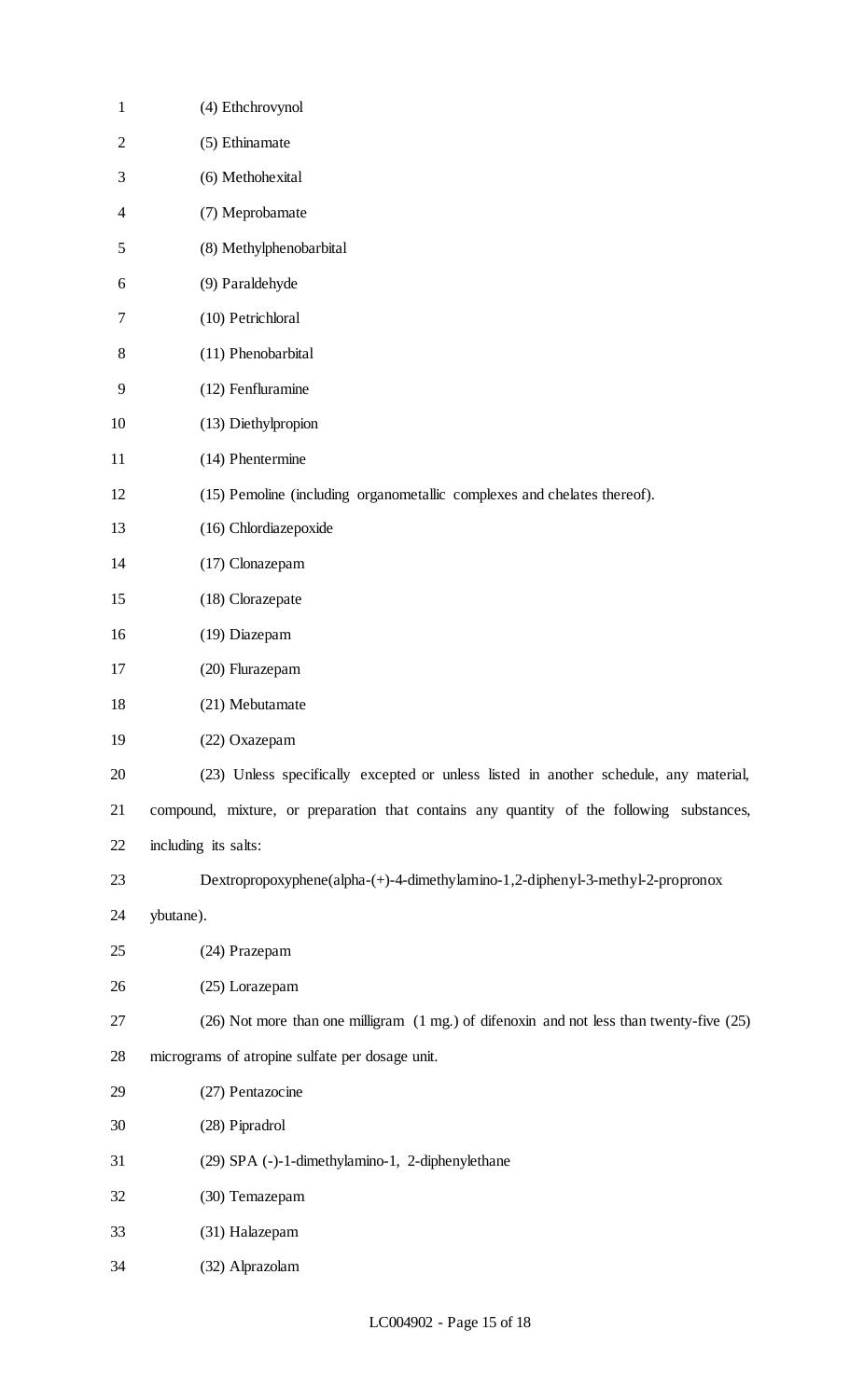| $\mathbf{1}$             | (33) Bromazepam                                                                                    |
|--------------------------|----------------------------------------------------------------------------------------------------|
| $\overline{2}$           | (34) Camazepam                                                                                     |
| 3                        | (35) Clobazam                                                                                      |
| $\overline{\mathcal{A}}$ | (36) Clotiazepam                                                                                   |
| 5                        | (37) Cloxazolam                                                                                    |
| 6                        | (38) Delorazepam                                                                                   |
| 7                        | (39) Estazolam                                                                                     |
| 8                        | (40) Ethyl Ioflazepate                                                                             |
| 9                        | (41) Fludizaepam                                                                                   |
| 10                       | (42) Flunitrazepam                                                                                 |
| 11                       | (43) Haloxazolam                                                                                   |
| 12                       | (44) Ketazolam                                                                                     |
| 13                       | (45) Loprazolam                                                                                    |
| 14                       | (46) Lormetazepam                                                                                  |
| 15                       | (47) Medazepam                                                                                     |
| 16                       | (48) Nimetazepam                                                                                   |
| 17                       | (49) Nitrazepam                                                                                    |
| 18                       | (50) Nordiazepam                                                                                   |
| 19                       | (51) Oxazolam                                                                                      |
| 20                       | (52) Pinazepam                                                                                     |
| 21                       | (53) Tetrazepam                                                                                    |
| 22                       | (54) Mazindol                                                                                      |
| 23                       | (55) Triazolam                                                                                     |
| 24                       | (56) Midazolam                                                                                     |
| 25                       | (57) Quazepam                                                                                      |
| 26                       | (58) Butorphanol                                                                                   |
| 27                       | (59) Sibutramine                                                                                   |
| 28                       | Schedule V                                                                                         |
| 29                       | (a) Any compound, mixture, or preparation containing any of the following limited                  |
| 30                       | quantities of narcotic drugs, which shall include one or more non-narcotic active medicinal        |
| 31                       | ingredients in sufficient proportion to confer upon the compound, mixture, or preparation valuable |
| 32                       | medicinal qualities other than those possessed by the narcotic drug alone:                         |

 (1) Not more than two hundred milligrams (200 mgs.) of codeine per 100 milliliters (100 mls.) or per one hundred grams (100 gms.).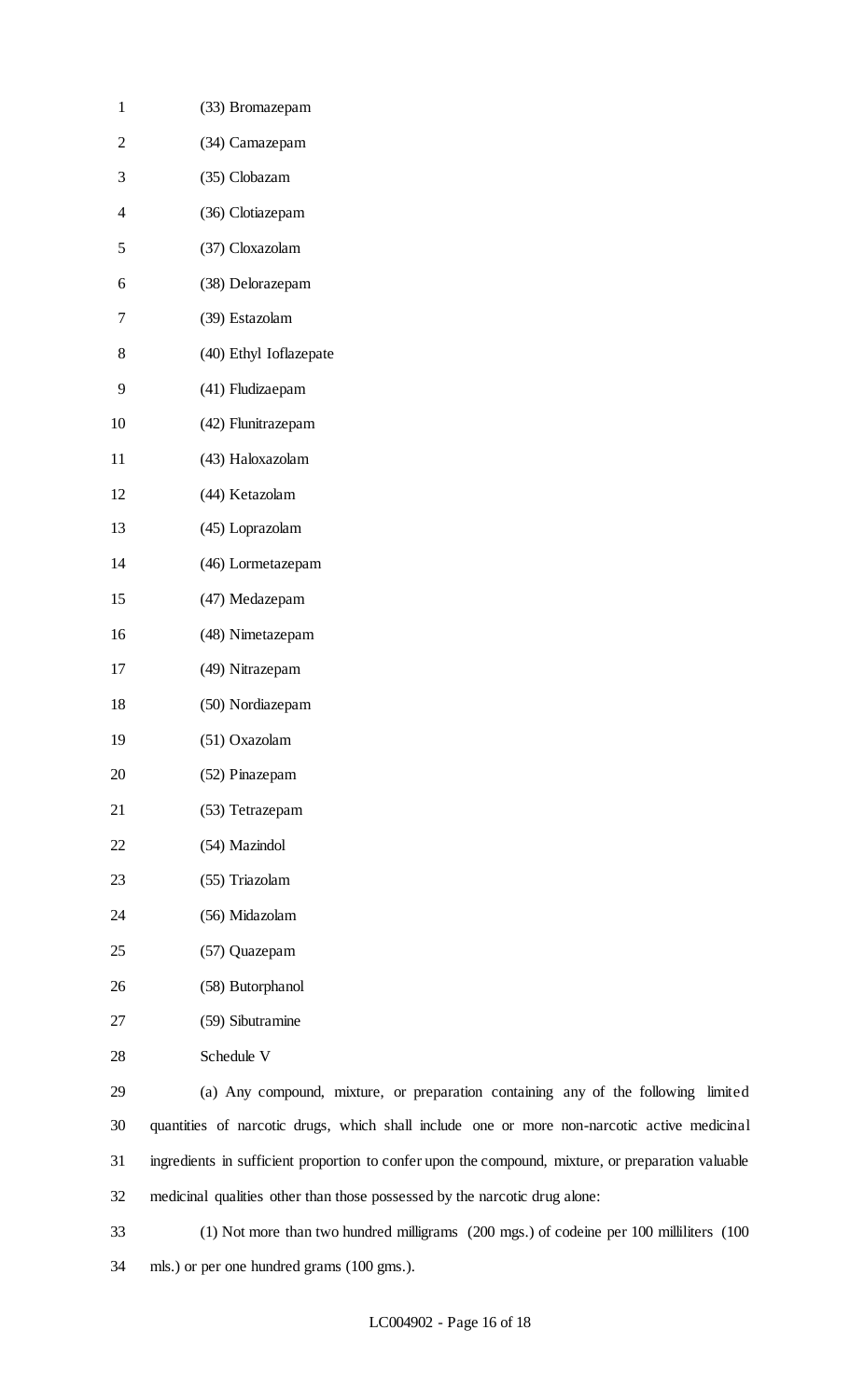| $\mathbf{1}$   | (2) Not more than one hundred milligrams (100 mgs.) of dihydrocodeine per 100 milliliters            |
|----------------|------------------------------------------------------------------------------------------------------|
| $\mathbf{2}$   | (100 mls.) or per one hundred grams (100 gms.).                                                      |
| 3              | (3) Not more than one hundred milligrams (100 mgs.) of ethylmorphine per 100 milliliters             |
| $\overline{4}$ | (100 mls.) or per one hundred grams (100 gms.).                                                      |
| 5              | (4) Not more than two and five tenths milligrams (2.5 mgs.) of diphenixylate and not less            |
| 6              | than twenty-five (25) micrograms of atropine sulfate per dosage unit.                                |
| 7              | (5) Not more than one hundred milligrams (100 mgs.) of opium per one hundred milliliters             |
| 8              | (100 mls.) or per one hundred grams (100 gms.).                                                      |
| 9              | (b) Not more than five tenths milligrams $(0.5 \text{ mgs.})$ of difenoxin and not less than twenty- |
| 10             | five (25) micrograms of atropine sulfate per dosage unit.                                            |
| 11             | (c) Buprenorphine                                                                                    |
| 12             | (d) Unless specifically exempted or excluded or unless listed in another schedule, any               |
| 13             | material, compound, mixture, or preparation that contains any quantity of the following substances   |
| 14             | having a stimulant effect on the central nervous system, including its salts, isomers, and salts of  |
| 15             | isomers:                                                                                             |
| 16             | (1) Propylhexedrine (except as benzedrex inhaler)                                                    |
| 17             | (2) Pyrovalerone.                                                                                    |
| 18             | SECTION 2. This act shall take effect upon passage.                                                  |

#### ======== LC004902 ========